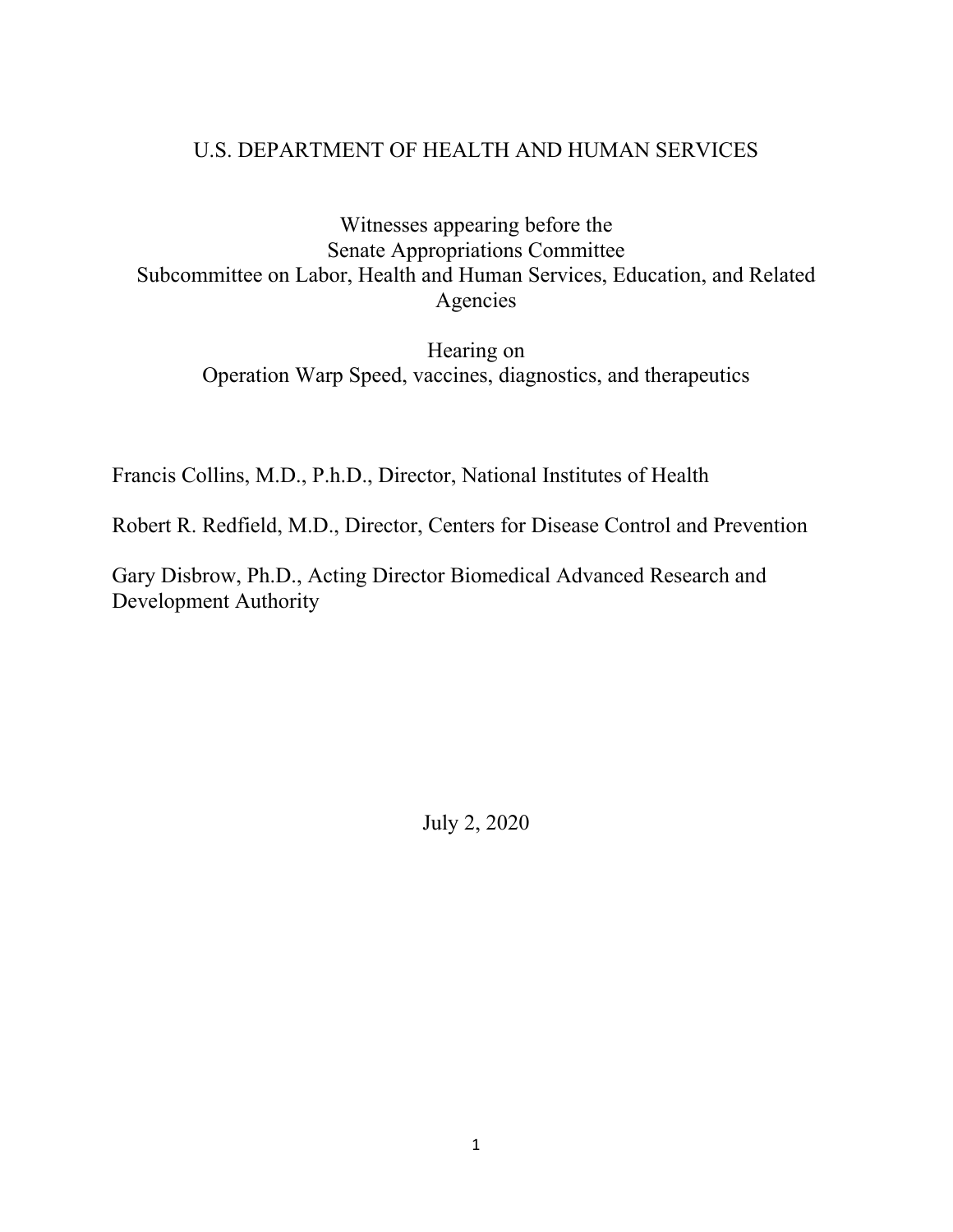#### **Introduction**

Chairman Blunt, Ranking Member Murray and distinguished members of this committee. It is an honor to appear before you today to discuss the Department of Health and Human Services' Operation Warp Speed efforts and the Department's efforts on vaccines, diagnostics, and therapeutics. We are grateful for this opportunity to address how each of our agencies and offices are harnessing innovation to prevent, diagnose, and treat the novel coronavirus SARS- $CoV-2$ .

COVID-19 is a new disease, caused by a novel (or new) coronavirus that has not previously been seen in humans. This new disease, officially named Coronavirus Disease 2019 (COVID-19) by the World Health Organization (WHO), is caused by the SARS-CoV-2 virus. There are many types of human coronaviruses including some that commonly cause mild upperrespiratory tract illnesses. Coronaviruses are a large family of viruses. Some cause illness in people, and others, such as canine and feline coronaviruses, only infect animals. Rarely, coronaviruses that infect animals have emerged to infect people and can spread between people. This is suspected to have occurred for the virus that causes COVID-19. Middle East Respiratory Syndrome (MERS) and Severe Acute Respiratory Syndrome (SARS) are two other examples of coronaviruses that originated in animals and then spread to people.

The Department of Health and Human Services (HHS) is working closely with all of our government partners in this response. We thank Congress for supporting our efforts through the passage of the Coronavirus Preparedness and Response Supplemental Appropriations Act, 2020; the Families First Coronavirus Response Act; the Coronavirus Aid, Relief, and Economic Security (CARES) Act; and the Paycheck Protection Program and Health Care Enhancement Act. These laws have provided additional resources, authorities, and flexibility. We thank Congress for your continual partnership that has allowed us to expedite this critical effort to respond to COVID-19.

To accelerate the development and subsequent production of a vaccine for COVID-19, in mid-May, President Trump announced Operation Warp Speed (OWS). OWS aims to deliver up to 300 million doses of a safe and effective vaccine for COVID-19 in early 2021, as part of a broader strategy to accelerate the development, manufacturing, and distribution of COVID-19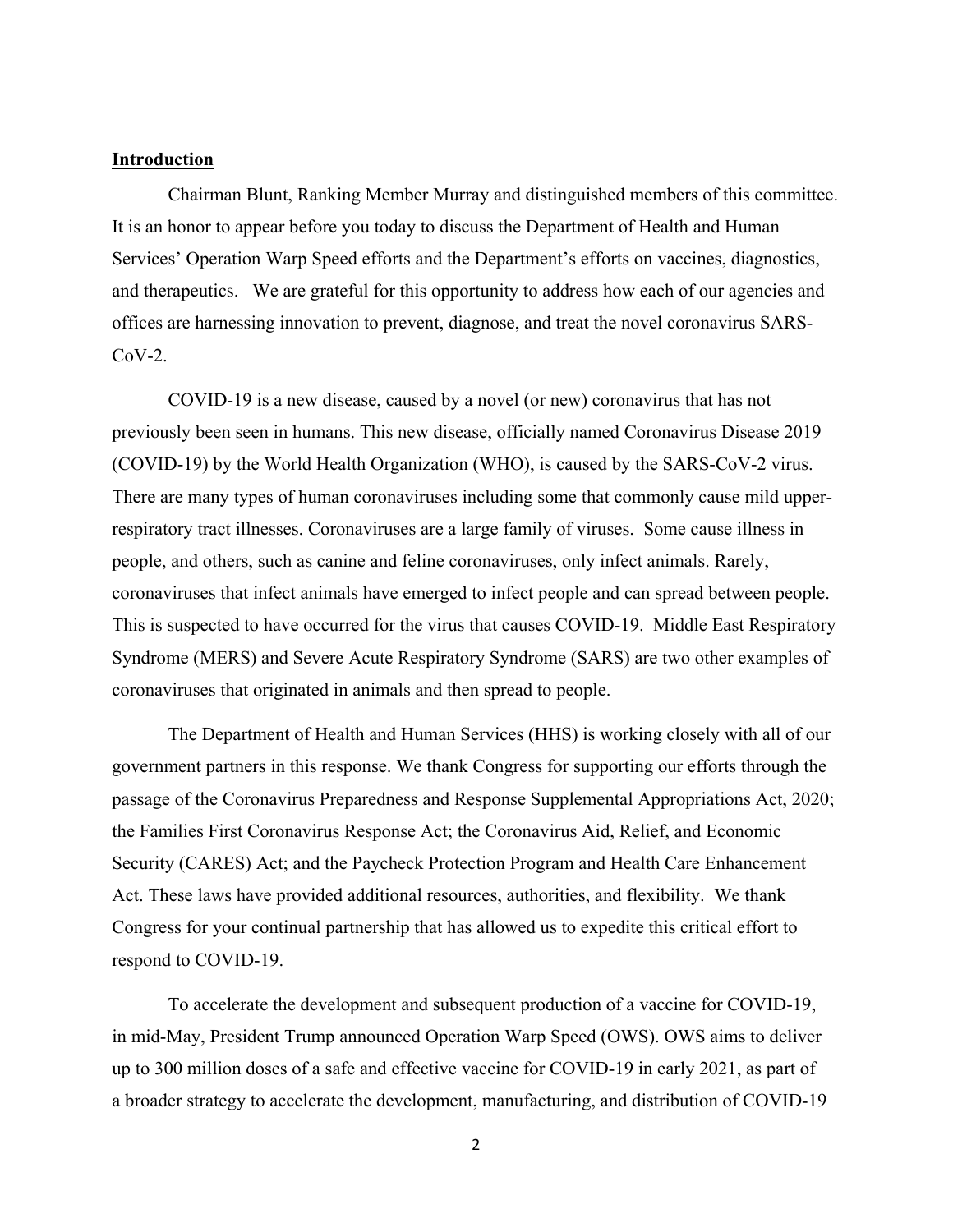vaccines, therapeutics, and diagnostics (collectively known as countermeasures). OWS is a partnership among components of HHS, including CDC, FDA, NIH, and BARDA, and the Department of Defense (DoD), with the aim of a unified government approach to respond to the pandemic. OWS engages with private firms and other federal agencies, including the Department of Agriculture, the Department of Energy, and the Department of Veterans Affairs. OWS coordinates with existing HHS-wide efforts, including the NIH's Accelerating COVID-19 Therapeutic Interventions and Vaccines (ACTIV) partnership, NIH's Rapid Acceleration of Diagnostics (RADx) initiative, and work by BARDA and the National Institute of Allergy and Infectious Diseases (NIAID).

To accelerate development while maintaining standards for safety and efficacy, OWS has been selecting the most promising countermeasure candidates and providing coordinated government support. Protocols for the demonstration of safety and efficacy are being aligned, which will allow the trials to proceed more quickly, and the protocols for the trials will be overseen by the federal government, as opposed to traditional public-private partnerships, in which pharmaceutical companies decide on their own protocols. Rather than eliminating steps from traditional development timelines, steps will proceed simultaneously, such as starting manufacturing of the vaccine at industrial scale well before the demonstration of vaccine efficacy and safety, as happens normally. This increases the financial risk, but not the product risk.

We will be working constantly with the FDA, sending a constant stream of data to their scientists. Once the data are complete, FDA will perform the analysis they need to determine safety and efficacy as quickly as possible. The FDA will pursue its regulatory work in the standard manner, and by keeping the lines of communication open, they can produce ongoing guidance to support the clinical trials for the OWS candidates, as they often do for agency priorities.

To put it really simply, drug development is a series of boxes you have to check—very complicated boxes, but boxes nonetheless. You proceed through the different development phases, you need certification of your manufacturing processes, then you begin large scale manufacturing, and then you begin distribution. OWS requires checking each and every one of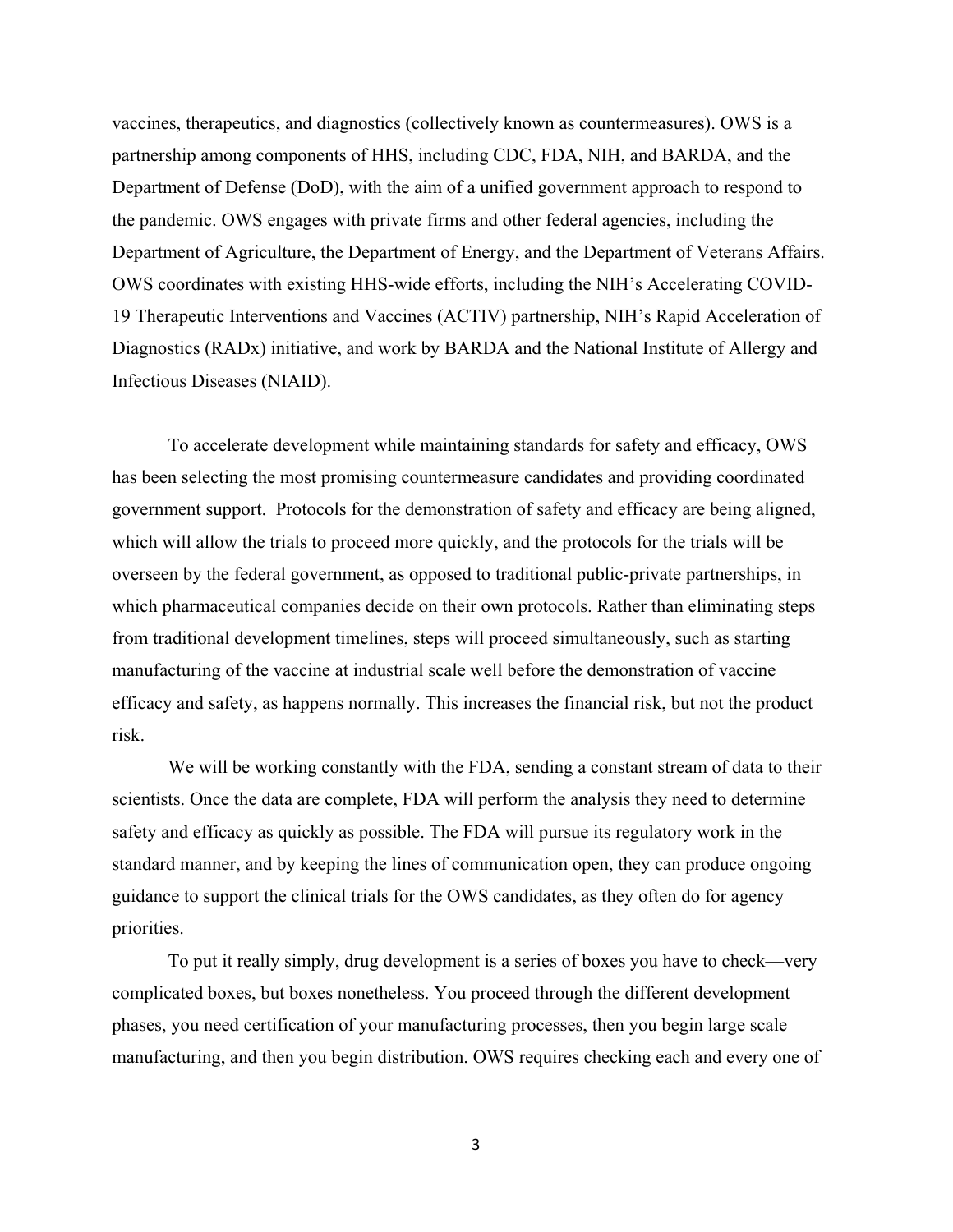those boxes just like we would for any other project, but we aren't going one by one down the list. We're aiming to check as many of them simultaneously as we can.

The following testimony will detail how the NIH, BARDA and CDC are contributing to OWS and overall vaccine, therapeutic, and diagnostic efforts.

### **National Institutes of Health**

NIH is the HHS agency leading the research response to COVID-19 and the novel coronavirus that causes the disease, SARS-CoV-2. Research to address the COVID-19 public health emergency is an NIH-wide effort.

NIH, in collaboration with the Foundation for the NIH, recently launched an innovative public-private partnership to speed the development of COVID-19 therapeutics and vaccines. The ACTIV public-private partnership brings together stakeholders from across the U.S. government, industry, and the European Medicines Agency to develop an international strategy for a coordinated research response to the COVID-19 pandemic. Other federal partners include BARDA, DoD, the Department of Veterans Affairs, CDC, and FDA. The ACTIV working groups are making rapid progress. For example, the Therapeutics Clinical Working Group developed and openly shared master protocols with agreed upon endpoints, sampling, and analysis for evaluating monoclonal antibody and vaccine candidates, in order to enhance trial efficiency.

# *Developing Vaccines to Prevent SARS-CoV-2 Infection*

A safe and effective vaccine for SARS-CoV-2 will be essential to stopping the spread of infection, reducing rates of morbidity and mortality, and preventing future outbreaks.

HHS NIAID is supporting development of several SARS-CoV-2 vaccine candidates, including vaccines based on platform technologies that have shown promise against the coronaviruses that cause SARS and MERS. As part of a longstanding collaboration, the NIAID Vaccine Research Center worked with the biotechnology company Moderna, Inc., to develop a vaccine candidate using a messenger RNA (mRNA) vaccine platform expressing the SARS-CoV-2 spike protein. On March 16, 2020, NIAID initiated a Phase 1 clinical trial of this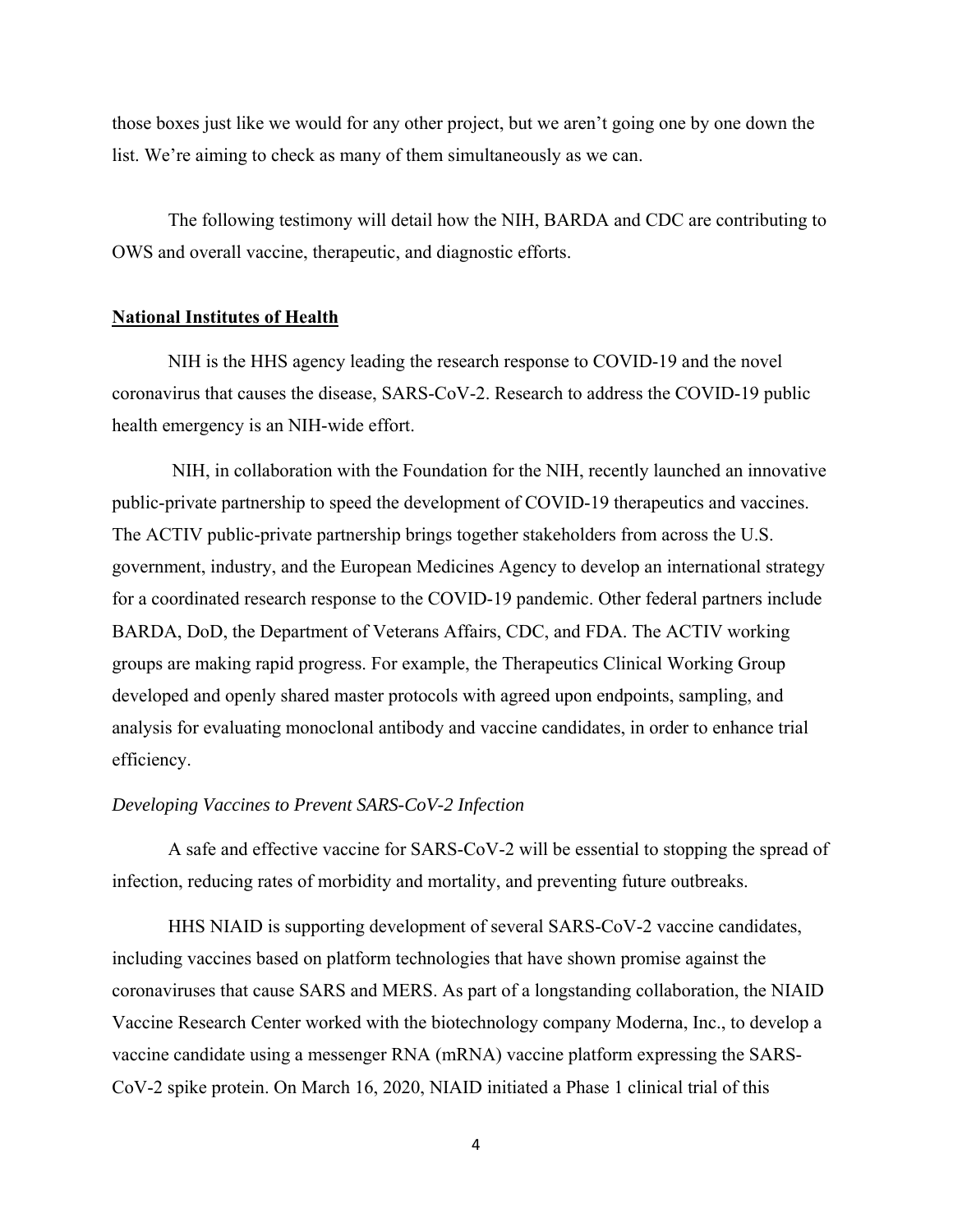experimental vaccine at the Kaiser Permanente Washington Health Research Institute, and later added clinical sites at Emory University and the NIH Clinical Center. This trial was recently expanded to enroll older adults to better define the safety of and immune response to the vaccine across various age groups. On May 18, 2020, Moderna announced encouraging interim findings from the Phase 1 clinical trial and, on May 29, 2020, a Phase 2 clinical trial was initiated to further study safety and the immune response to the experimental mRNA vaccine. NIAID and BARDA are working with Moderna to launch a Phase 3 clinical trial as early as this month, pending positive results from this Phase 2 trial. The Coalition for Epidemic Preparedness Innovations funded the manufacture of the vaccine candidate for the Phase 1 trial, and BARDA is supporting advanced development of the candidate.

Scientists at NIAID's Rocky Mountain Laboratories in Hamilton, Montana have collaborated with University of Oxford researchers to develop a SARS-CoV-2 chimpanzee adenovirus-vectored vaccine candidate AZD1222, formerly known as ChAdOx1, now in a Phase 3 clinical trial in the United Kingdom, supported by the University of Oxford. BARDA recently announced plans to support advanced development and production of AZD1222 in the U.S. NIAID is working with additional academic and industry partners to develop several other vaccine concepts.

The rigorous clinical testing required to establish vaccine safety and efficacy means that it might take some time for a licensed SARS-CoV-2 vaccine to be available to the general public, but there is growing optimism that one or more of these vaccine candidates may prove safe and effective by late 2020 or early 2021.

# *Identifying Therapeutics to Treat COVID-19*

Effective therapeutics for COVID-19 are critically needed to treat patients who have been infected with SARS-CoV-2. On February 21, 2020, NIAID launched a multicenter, randomized placebo-controlled clinical trial, the Adaptive COVID-19 Treatment Trial (ACTT), to evaluate the safety and efficacy of therapeutics for COVID-19, initially examining the antiviral drug remdesivir for treatment of severe COVID-19 in hospitalized adults (ACTT-1). An analysis of preliminary data from ACTT-1 indicated that those who received remdesivir had a 32 percent faster time to recovery, a median of 11 days compared with 15 days for those who received placebo. Additionally, the analysis found that remdesivir may benefit survival, although the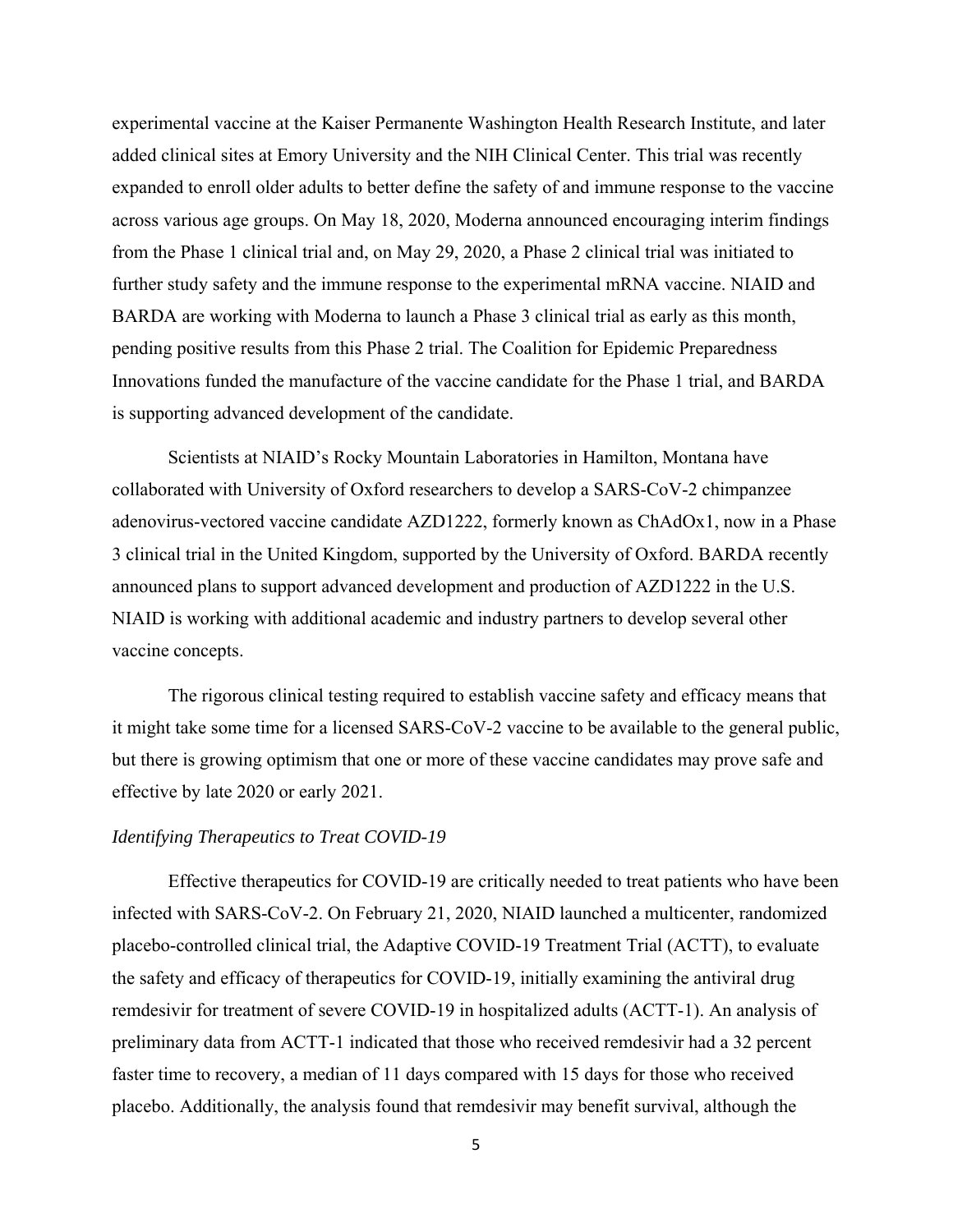mortality data did not reach statistical significance. A mortality rate of 7.1 percent was observed for the group receiving remdesivir versus 11.9 percent for placebo. These initial findings were published on May 22, 2020, in the *New England Journal of Medicine*. Working as part of the ACTIV partnership, NIAID is developing and testing other novel and repurposed therapies. The adaptive design of this trial will enable the evaluation over time of additional promising therapies, such as the anti-inflammatory drug baricitinib, which has been added to the next iteration of the study (ACTT-2), currently underway.

Another promising therapeutic is the use of monoclonal antibodies or mAbs. There are 21 companies developing mAbs and a number of them have started early clinical trials. As part of the ACTIV partnership, and in collaboration with other NIH Institutes, NIAID plans to launch a study to evaluate mAbs in outpatients with mild-to-moderate COVID-19 early this month. A separate trial will evaluate mAbs in inpatients. NIAID also is planning separate clinical trials to assess hyperimmune intravenous immunoglobulin and mAbs for treatment of COVID-19 in hospitalized adults.

The National Heart, Lung, and Blood Institute (NHLBI) sponsored the addition of a U.S. site for a Canadian Institutes for Health Research-funded trial of colchicine—an antiinflammatory drug commonly used to treat gout—for treating COVID-19 in the outpatient setting. Additionally, NHLBI is leveraging the NIH-funded Strategies to Innovate Emergency Care Clinical Trials Network to study whether convalescent plasma, or blood plasma from individuals who have recovered from COVID-19, can help reduce the progression of COVID-19 in patients with mild symptoms. In the near future, NHLBI will begin a clinical trial on the use of anticoagulants, hoping to stem the life-threatening blood clots that COVID-19 causes in many patients.

The National Center for Advancing Translational Sciences (NCATS) is leveraging the NCATS Pharmaceutical Collection, a compilation of every drug approved for human use by major regulatory agencies worldwide, and other collections of small molecules and compounds to identify potential SARS-CoV-2 therapeutics for further investigation. Other Institutes and Centers across NIH also are working concurrently with partners in academia and industry to pursue the development and testing of mAbs, antiviral, and anti-thrombotic drugs for potential treatment of COVID-19. NIAID, NCI, NHLBI, NCATS, the National Institute of Arthritis and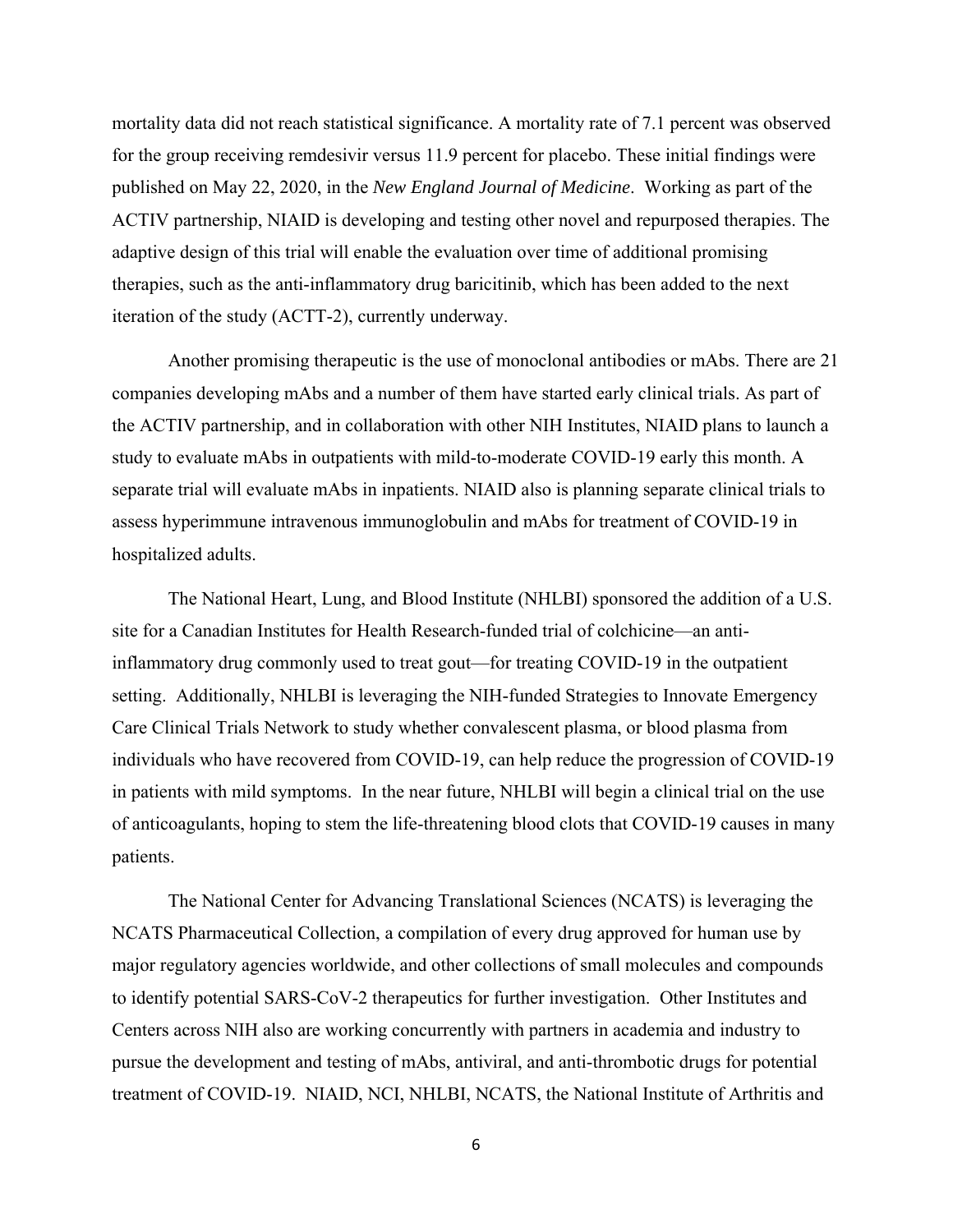Musculoskeletal and Skin Diseases, and the National Institute of Neurological Disorders and Stroke (NINDS) are all engaged in this critical effort.

NIH also has convened the COVID-19 Treatment Guidelines Panel, comprised of representatives of NIH and five other federal agencies along with representatives of eight professional organizations, academic experts, and treating physicians including providers from high COVID-19 incidence areas. On April 21, 2020, the panel issued the first release of COVID-19 treatment guidelines for clinicians. The guidelines provide recommendations regarding specific treatments currently available and address considerations for special populations, including pregnant women and children. On May 12, 2020, in response to the preliminary analysis of ACTT-1, the Panel updated these treatment guidelines to recommend remdesivir for the treatment of COVID-19 in hospitalized patients with severe disease requiring supplemental oxygen, mechanical ventilation, or extracorporeal membrane oxygenation. The guidelines are updated regularly as new evidence-based information emerges, including the recent report of benefit of the drug dexamethasone in hospitalized patients, based on results of a randomized trial in the United Kingdom.

#### *Enhancing Diagnosis and Understanding the Pathogenesis of COVID-19*

NIH is supporting an HHS-wide effort to promote the development and commercialization of diagnostic tests to detect current SARS-CoV-2 infection. On April 29, 2020, NIH announced the Rapid Acceleration of Diagnostics (RADx) initiative, which is working to identify, support, and make innovative strategies for COVID-19 testing widely accessible, in collaboration with FDA, CDC, and BARDA. The RADx initiative has four focused programs to scale-up testing and enhance access to those most in need. The RADx Tech initiative is leveraging the Point-of-Care Technologies Research Network established by the National Institute of Biomedical Imaging and Bioengineering (NIBIB) to allow for the potential roll out of new products by fall 2020. NIH has received over 2,000 expressions of interest and over 500 complete applications for RADx Tech. Innovators will be matched with technical, clinical, regulatory, business, and manufacturing experts to increase the odds of success. So far, nine companies have products in Phase 1 testing and are close to commercialization. In addition, NIAID is using CARES Act funds to support diverse SARS-CoV-2 diagnostic platforms including RT-PCR and enzyme-linked immunosorbent assays, and facilitating development of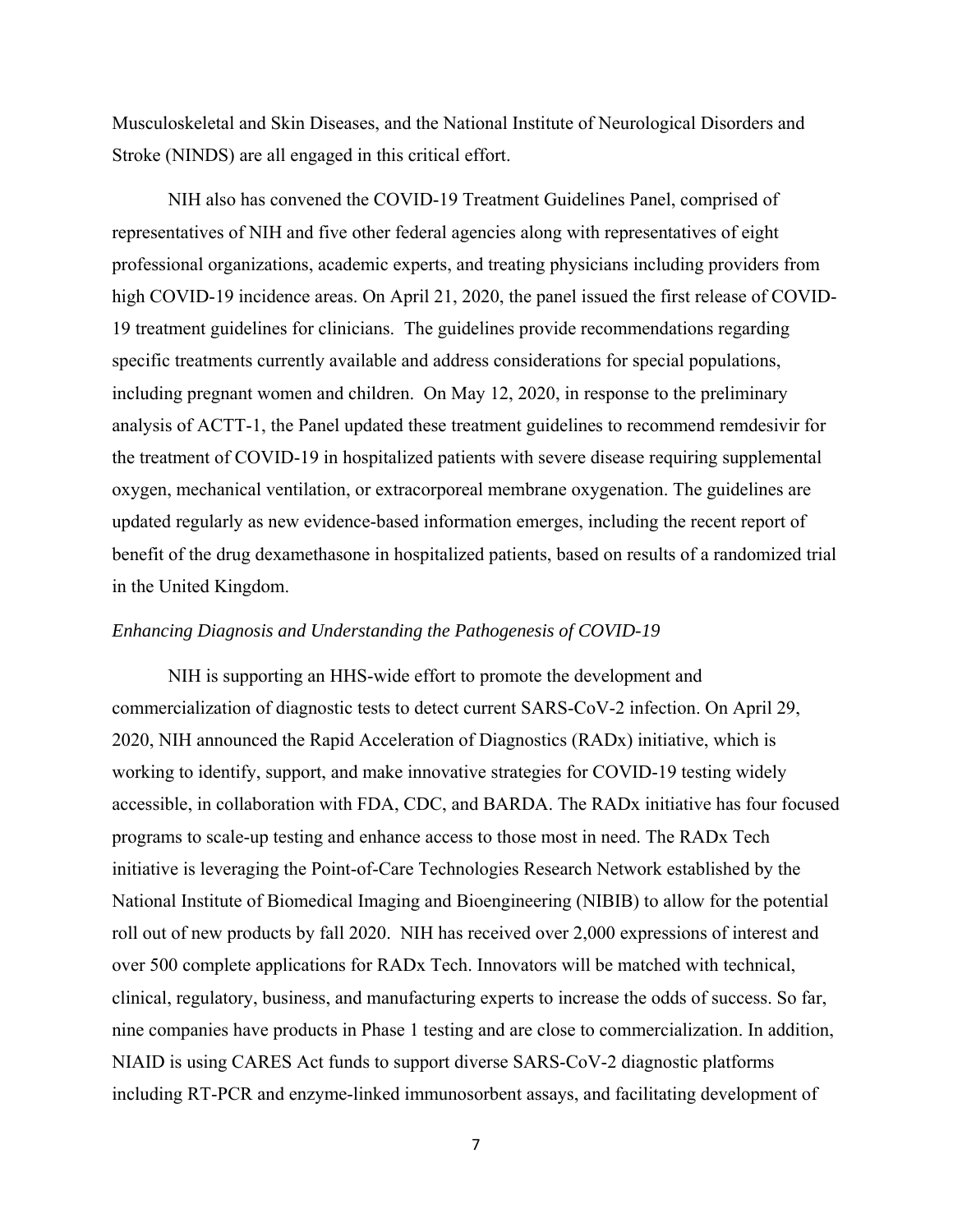sensitive, specific, and rapid diagnostic tests by providing critical SARS-CoV-2 isolates and reagents to the developers of tests.

The RADx Underserved Populations (RADx-UP) initiative will augment the reach and power of technologies developed and enhanced through RADx by identifying and addressing implementation factors that present barriers to testing and follow-up in populations that need it the most. On June 12, 2020, NIH announced four new funding opportunities for communityengaged projects within RADx-UP. The goal of this is to understand factors that have led to disproportionate burden of the pandemic on vulnerable populations so that interventions can be implemented to decrease these disparities.

The National Cancer Institute is coordinating with FDA and NIAID to assess the sensitivity and specificity of certain SARS-CoV-2 serological tests, which can detect antibodies indicative of a prior exposure to SARS-CoV-2. NCI and NIAID also are working to establish a collaborative national network to increase national capacity for high-quality serological testing with return-of-results to subjects. In addition, they will conduct research to increase the understanding and application of those results and support related clinical efforts, including clinical trials of convalescent serum and the creation of registries of tested subjects for seroprotection studies.

 NIAID, NCI, NCATS, and NIBIB also are partnering on a new study to investigate whether adults in the United States without a confirmed history of infection with SARS-CoV-2 have antibodies to the virus, indicating prior infection. In addition, NIH is supporting COVID-19 natural history studies to understand the incidence of infection in specific populations, including children and their household contacts, and aspects of the clinical course of infection, including incidents of thrombosis, strokes, heart attacks, and other sequelae of infection. Some of these studies will examine the quality and durability of the immune response to SARS-CoV-2 and evaluate whether unique immune responses may be associated with clinical disease trajectories; this information may be leveraged to develop SARS-CoV-2 therapeutics or vaccines. Natural history studies also will inform our understanding of COVID-19 pathogenesis, including factors that may predict disease progression and help to identify individuals or groups at high risk.

 In order to improve understanding of neurological consequences of SARS-CoV-2 and inform potential treatment strategies, NINDS is supporting development of a database that would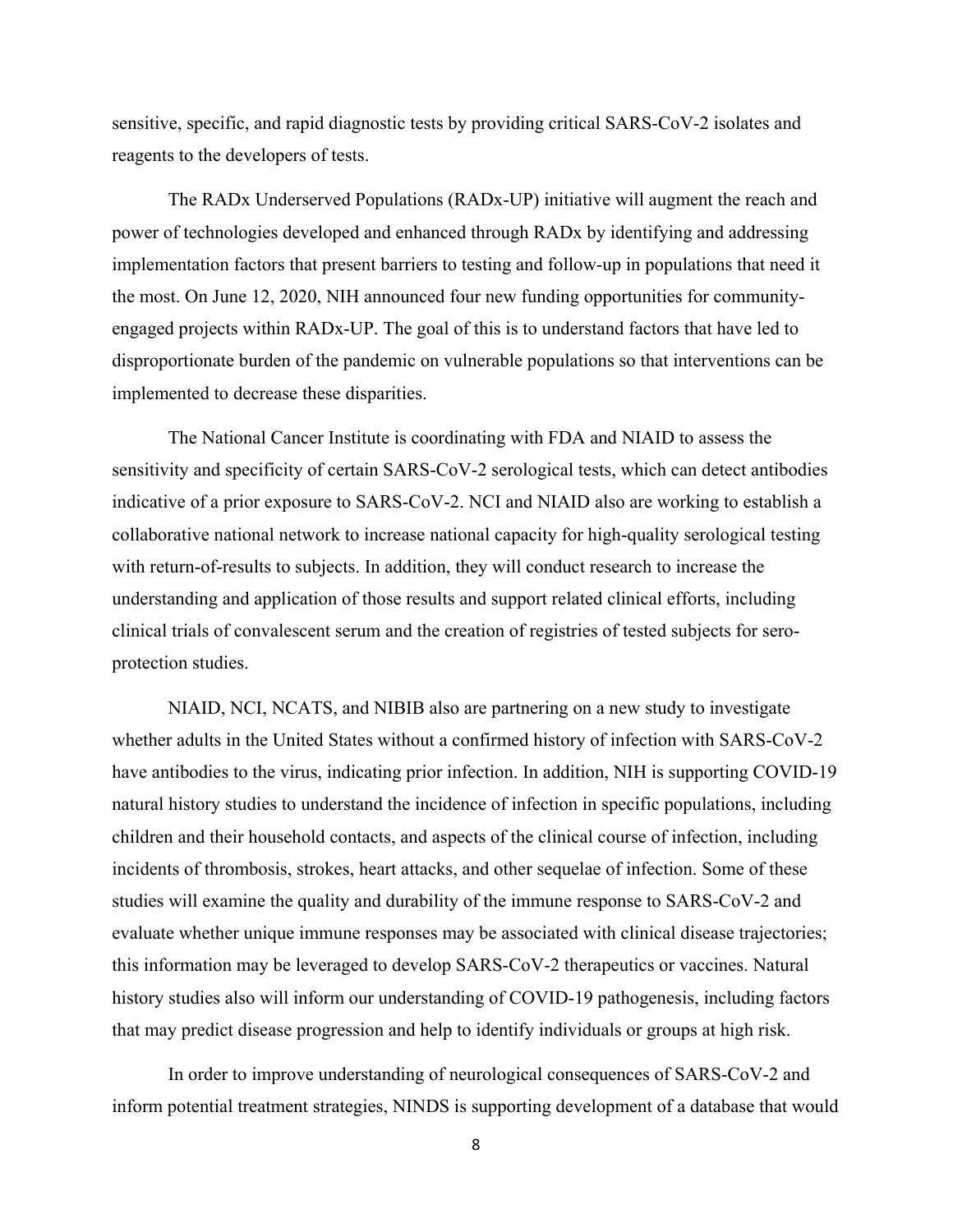collect data on the prevalence and spectrum of neurological symptoms observed in patients with SARS-CoV-2 infection. NHLBI and the *Eunice Kennedy Shriver* National Institute of Child Health and Human Development are leading a trans-NIH effort, with participation from NIAID, to coordinate research into the multisystem inflammatory syndrome in children (MIS-C), an extremely serious inflammatory condition that has been associated with SARS-CoV-2 infection in children and adolescents.

NIH continues to expand efforts to elucidate the viral biology and pathogenesis of SARS-CoV-2 and employ this knowledge to develop the tools needed to diagnose, treat, and prevent disease caused by this virus. NIH is focused on developing and evaluating safe and effective COVID-19 vaccines and therapeutics, and sensitive, specific, and rapid point-of-care molecular diagnostic and serological tests. These efforts will improve our response to the current pandemic and bolster our preparedness for the next, inevitable emerging disease outbreak.

## **Centers for Disease Control and Prevention**

CDC has worked for decades with its state and local partners to ensure public health systems are prepared with plans, trained personnel, strategic relationships and partnerships, data systems, and other resources needed for sustaining a successful routine immunization infrastructure, which will help ensure effective distribution can occur once a safe and effective COVID-19 vaccine is available.

CDC is working closely with our government partners in response to this pandemic, including with our sister agencies at HHS. Each year through the Vaccines for Children program and the section 317 immunization program and in partnership with state immunization programs, CDC safely distributes over 80 million doses of vaccines from every vaccine manufacturer to approximately 40,000 public and private health providers across the country. We have strong networks connecting public health departments, health care providers, community groups, and others that can be used to efficiently reach the population. From these sites, vaccine may be transported in small quantities to clinical sites for immediate use, while maintaining cold chain. During an emergency, this proven system has the capacity leveraged to manage and distribute many more doses of vaccine than in a typical year.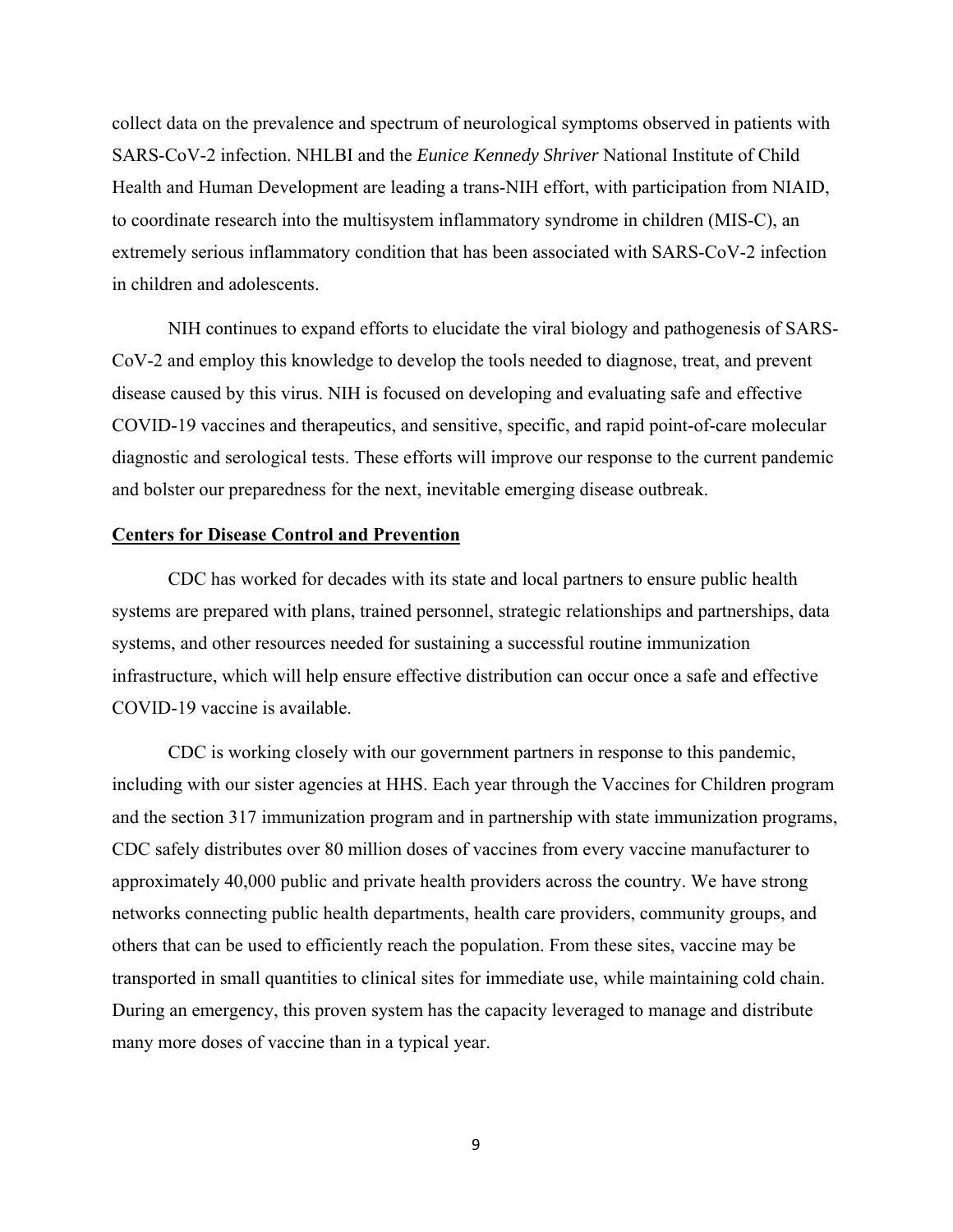For decades, CDC's public-private partnerships have safely distributed tens of millions of doses of routinely recommended vaccines to thousands of provider sites each year. CDC's experience shows the importance of strategic engagement across public and private components of the vaccine enterprise in a collaborative effort to ensure appropriate planning and coordination from development and manufacturing, to distribution, administration, and tracking. Early engagement and planning can help ensure quick and efficient bi-directional exchange of information, so that everything needed to administer the vaccine, including personal protective equipment, is available where and when it is needed. And finally, the public must be wellinformed, and misinformation must be addressed with timely, accurate, and trusted information.

 CDC tracks and manages public vaccine inventory through its vaccine ordering system, allowing visibility into vaccine supply nationwide. CDC monitors vaccination coverage across the country providing national, regional, and local level data that can inform decision-making and outreach priorities. Vaccine coverage is monitored by jurisdictions through their Immunization Information Systems and CDC's National Immunization Surveys. Suspected adverse events are captured through the Vaccine Adverse Event Reporting System and evaluated through the Vaccine Safety Datalink. Together these systems help streamline the inventory management of federal vaccine assets; monitor national, regional, state, local vaccination coverage to guide targeted outreach and program priorities; inform vaccine program modifications based on vaccine safety findings; implement outreach and program activities; tailor communications and provider education; and coordinate data sharing across jurisdictions.

 Building on lessons learned from the 2009 H1N1 pandemic and CDC's experience with routine domestic and global vaccine delivery, there are many critical components to consider in rapid implementation of a new vaccine during and in response to a pandemic. Many of these factors will be determined by the vaccine or vaccines that are licensed for use, and when and how much vaccine is available. Priority populations for receiving the initial supply of vaccine will need to be identified. This could be based on high-risk for exposure, high-risk for disease or other factors. In addition, critical plans will need to be developed for how the vaccine is allocated, distributed, and administered across the United States. These decisions have implications for both the public and private sectors, including who pays for the vaccine and administration fees, where and by whom vaccine is administered, and how to ensure equity and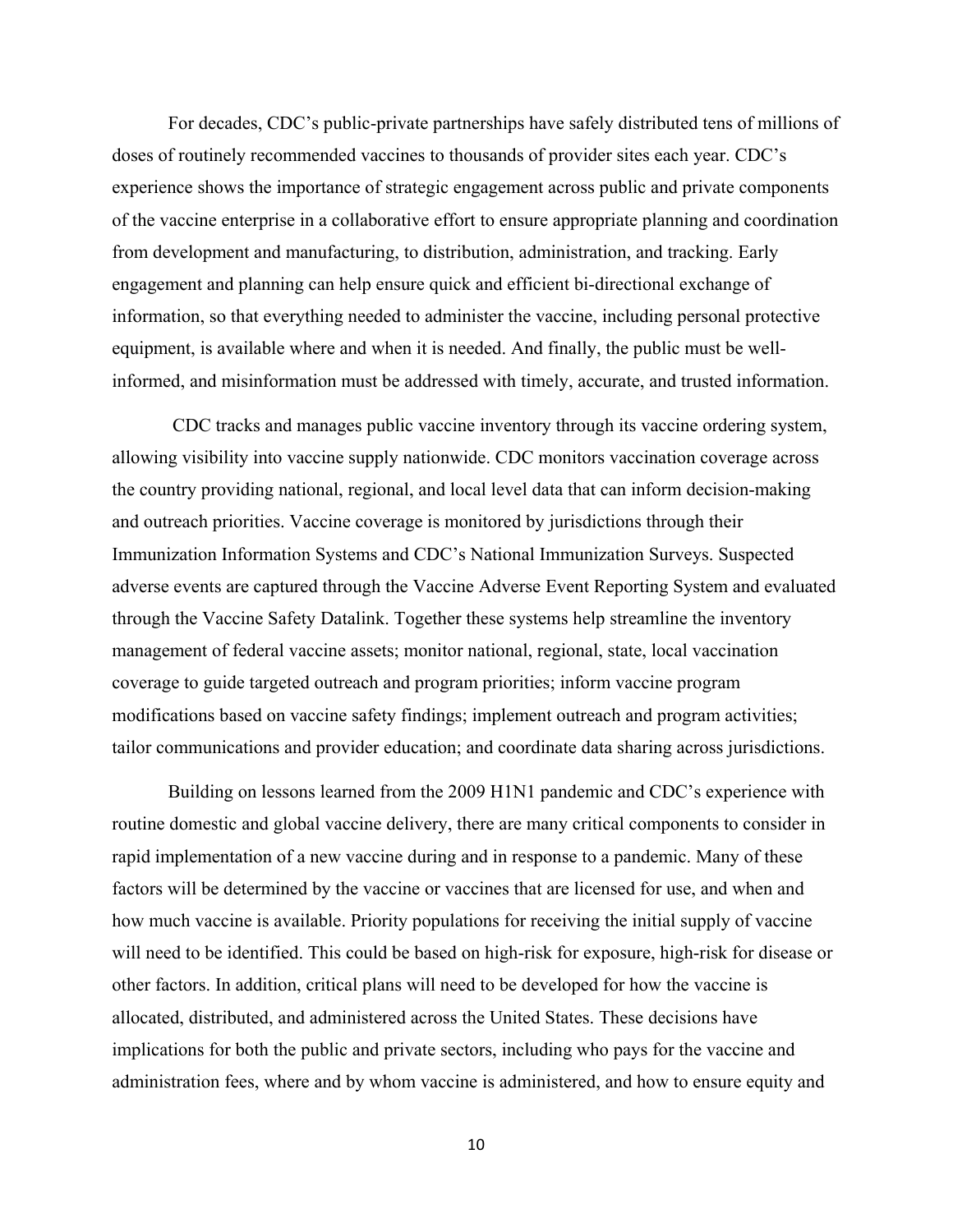avoid disparities in access. Monitoring supply, tracking who received vaccine, especially if more than one dose is needed, and assessing vaccination coverage are important. Critical to success of the nation's immunization program is ensuring vaccine safety, effectiveness, and ultimately confidence in the nation's immunization programs and policies.

COVID-19 is not the only health threat in our midst. The 2020-2021 influenza (flu) season is fast approaching, posing a risk of serious complications, hospitalization, or death, even among otherwise healthy children and adults. Pediatric outpatient visits and routine childhood vaccination have also declined substantially in recent months, leaving children and communities at risk for preventable disease outbreaks. Utilization of core preventive services has been disrupted by COVID-19. In order to ensure adequate hospital and medical care capacity, we must work aggressively to increase influenza and other routine childhood immunizations. Further, as we continue to fight the pandemic, it is important that Americans have confidence in all vaccines. CDC will leverage its immunization program to help maintain high coverage in routine childhood immunizations, to increase coverage for flu vaccinations, and prepare for a potential COVID-19 vaccine.

## *CDC's Immunization Program*

Vaccines are one of public health's greatest achievements. Investments in CDC's immunization program have improved the health of Americans. The immunization of children in the United States has saved millions of lives, contributed to longer life expectancy, reduced health disparities, improved quality of life, and saved trillions of dollars in societal costs. Immunizations have become a routine part of how we care for our children. Coverage for many childhood vaccinations are at, near, or above 90 percent, and reported cases for most vaccine preventable diseases have decreased by 90 percent or more in the United States with the introduction of vaccines. Adults need vaccines too. Every year thousands of adults in the U.S. become seriously ill and are hospitalized because of diseases that vaccines can help prevent. CDC's immunization program plays a fundamental role in achieving national immunization goals and sustaining high vaccination coverage rates to prevent death and disability. The signature pieces of this program include the Vaccines for Children (VFC) entitlement program and CDC's discretionary Section 317 Immunization Program.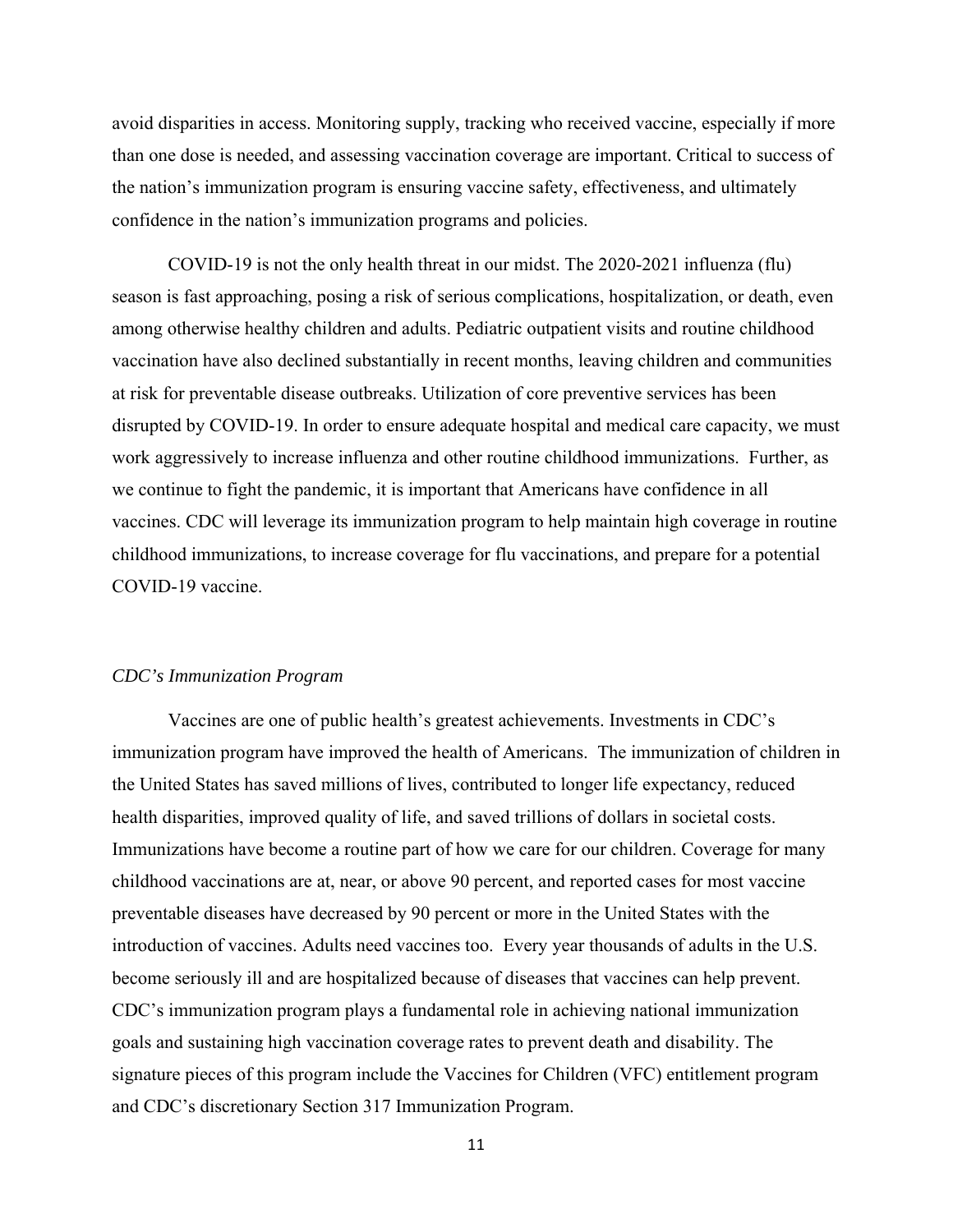VFC is one of the largest and most successful public-private partnerships, designed to ensure that eligible children do not contract vaccine-preventable diseases because of inability to pay. Approximately 50% of children from birth to 18 are eligible to receive free vaccine through VFC as part of routine care, supporting the reintegration of vaccination and primary care. CDC works with its 61 awardees to distribute vaccines directly to more than 40,000 public and private providers enrolled in the VFC program. VFC has been instrumental to achieving high childhood and adolescent vaccination coverage rates and reducing disparities.

The Section 317 Immunization Program is a national resource that will continue to fill critical public health needs, such as providing a safety net for adults with no health insurance and responding to outbreaks of vaccine preventable diseases (VPDs) and other urgent public health issues. The program supports the nation's ability to maintain public health preparedness for a response to a vaccine-preventable emergency, such as a pandemic or biological attack. To implement the program, CDC works collaboratively with 64 awardees comprised of the 50 states, six large cities including the District of Columbia, five territories, and three Pacific Freely Associated States.

 CDC's support of national, state and local programs has dramatically improved access to vaccination for all children and put systems in place to detect and respond to outbreaks of VPDs and to monitor vaccine effectiveness and safety. However, we know from our surveys and data systems that COVID-19 interrupted access to routine medical services. CDC observed notable declines in pediatric outpatient visits and routine childhood vaccination since March, leaving some children and communities at risk for preventable disease and outbreaks. Corresponding declines were also observed in the number of measles-containing vaccine doses administered in eight U.S. health care organizations serving publicly and privately insured patients. On a positive note, however, we have started to see recovery in vaccine ordering data.

CDC is working with partners to catch up and restore the high levels of immunization. Fortunately, these efforts will provide opportunities to develop innovative systems and partnerships that will pave the way for COVID-19 vaccine distribution. For example, CDC is supporting providers in the safe administration of vaccines during the COVID-19 pandemic through development of guidance and support materials and helping to support catch-up vaccination for children who missed visits through the use of reminder/recall systems. CDC is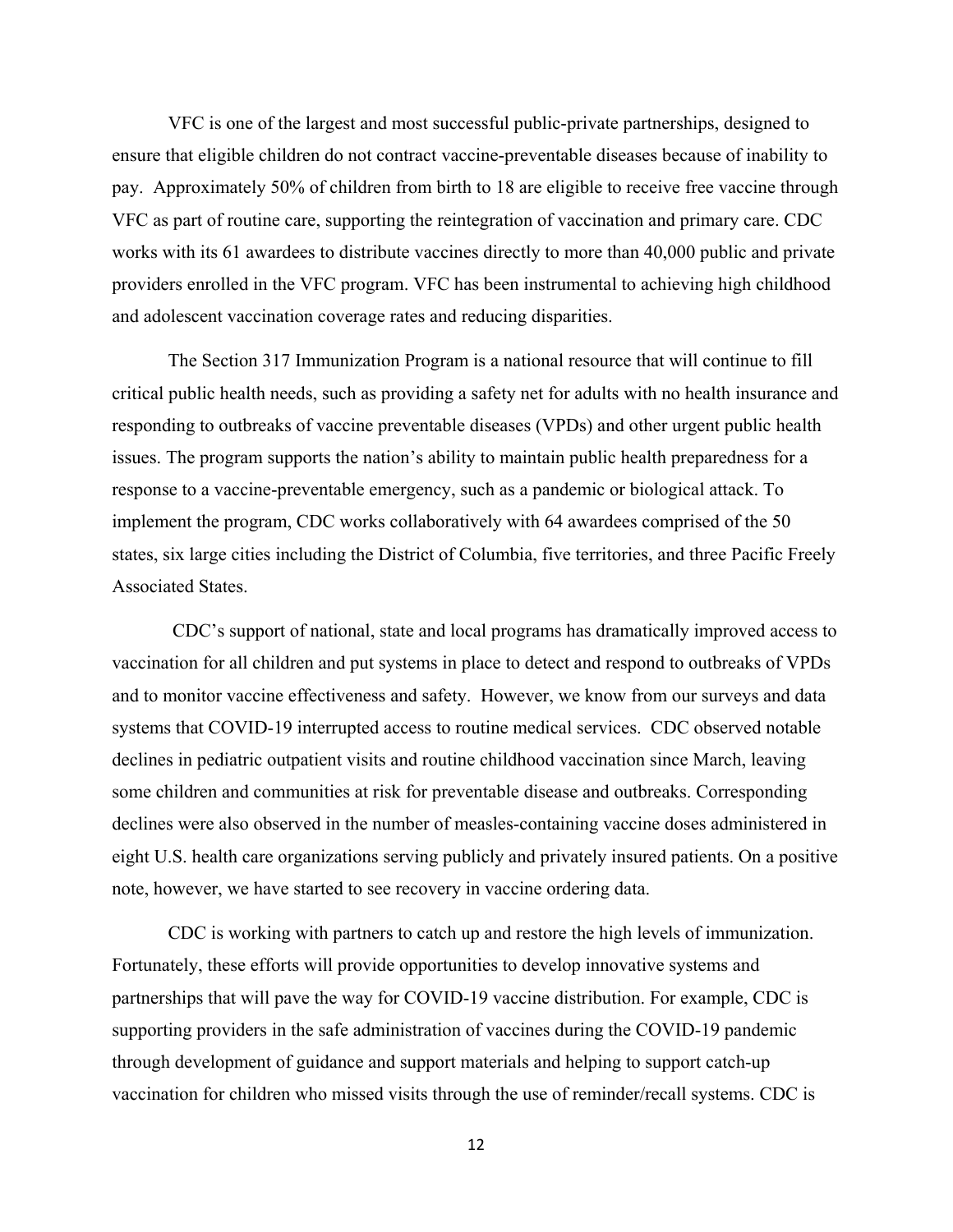increasing communication efforts to remind parents, providers and partners of the importance of routine vaccinations during the COVID-19 pandemic and expanding outreach to provide information about the VFC program to families, especially those who may have recently lost insurance coverage. CDC is also working with partners to encourage back-to-school vaccination activities during the summer and influenza vaccination in the fall. Continued coordinated efforts between health care providers and public health officials at the local, state, and federal levels will be needed to restore and maintain routine pediatric vaccination services during the pandemic.

Another activity that is key to effective distribution and uptake of COVID-19 vaccine is ensuring people have accurate information to make decisions about getting the vaccine.

# *Preparing for COVID-19 Vaccines*

CDC is working closely with the interagency staff to determine a path forward on critical issues related to a COVID-19 vaccine program through OWS. CDC stands ready to use its expertise in public health preparedness and response along with its immunization infrastructure to support OWS in vaccine promotion, distribution, administration, and monitoring. Congress's recent investments through the Coronavirus Aid, Relief, and Economic Security Act have allowed CDC to provide its immunization awardees \$140 million in supplemental funding to support and enhance their immunization programs. This supplemental funding will be used to support awardee and local health department staffing, communications campaigns, pandemic preparedness, and mass vaccination. In addition to other COVID-19 vaccine response work, awardee activities will include a specific focus on enhancing influenza coverage, especially in historically underserved populations, and enrolling and working with additional vaccinators (e.g., pharmacists, mass vaccinators).

Scientifically-based vaccine policies are a foundation of the U.S. immunization system. In the U.S., the Advisory Committee on Immunization Practices (ACIP) advises the CDC Director on national vaccine policy for preventing infectious diseases in the civilian population. The immunization systems and expertise supported by CDC's immunization program make substantial contributions to the evidence base that informs immunization recommendations made by ACIP. The ACIP makes recommendations based upon data about the burden of disease,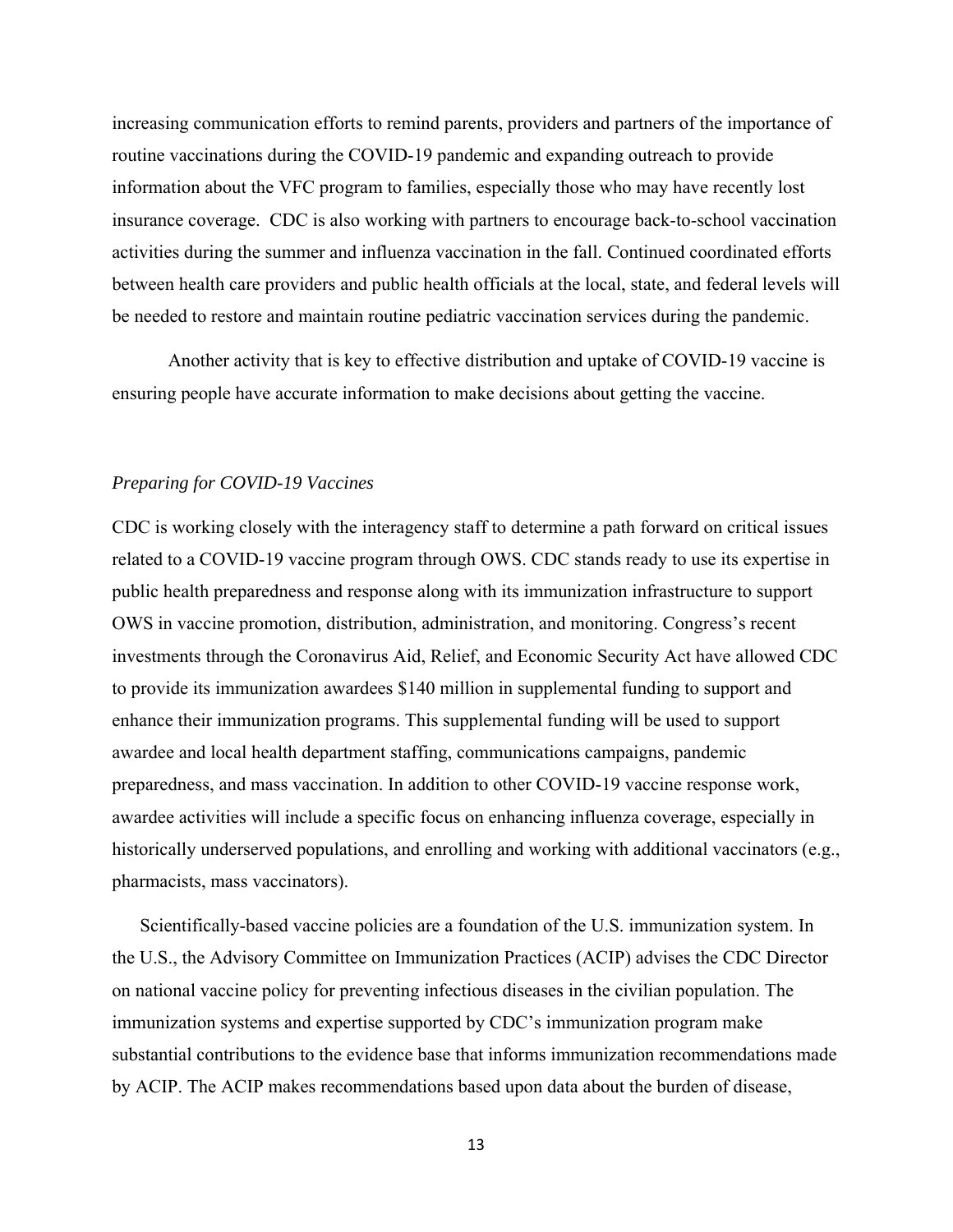safety and efficacy of vaccines, economic analyses, including cost-effectiveness data, and information about other factors such as how recommendations can be implemented by the health care system in conjunction with other recommended vaccines.

To prepare for potentially FDA-licensed COVID-19 vaccines, ACIP has established a workgroup that is evaluating safety and immunogenicity data of vaccine candidates, as well as the epidemiology of COVID-19 to target populations and priorities for vaccination. ACIP workgroups are responsible for collection, analysis, and preparation of information for presentation, discussion, deliberation, and vote by the ACIP in an open public forum. While the ACIP workgroup does not have the authority to act on behalf of the advisory committee and they cannot vote on ACIP vaccine recommendations, workgroups review specific topics in detail and clarify issues in a way that helps ACIP voting members make informed and efficient decisions, with the best and most current information available. ACIP meets routinely approximately three times per year (February, June, October), but may meet more frequently as needed. An additional meeting to discuss COVID-19 vaccines is already being planned for August 2020. In addition, under exceptional circumstances, an emergency ACIP meeting may be called without prior notice. If COVID-19 vaccines became available, it is expected that an emergency meeting will be called for the vaccine to receive consideration.

Experience shows that, while vaccines are powerful tools, reaching every individual who would benefit from an immunization is not easy. For example, persistent racial and ethnic disparities exist among adult influenza vaccination rates with 9% and 12% lower coverage among black, non-Hispanics and Hispanics, respectively, as compared to the vaccination rate of whites<sup>1</sup>. To ensure that every American has access to the COVID-19 vaccine will require enhanced partnerships across sectors. This can build on and expand on existing partnerships that are in place for routine immunizations, and can also leverage other public health programs as well as the private sector. It is also important to recognize that the COVID-19 pandemic has affected the ways people engage with the health care system, and that a successful vaccine program will need to incorporate various sites and approaches for vaccine administration. For

**<sup>1</sup>**CDC. Flu Vaccination Coverage, United States, 2018–19 Influenza Season. Available from: https://www.cdc.gov/flu/fluvaxview/coverage-1819estimates.htm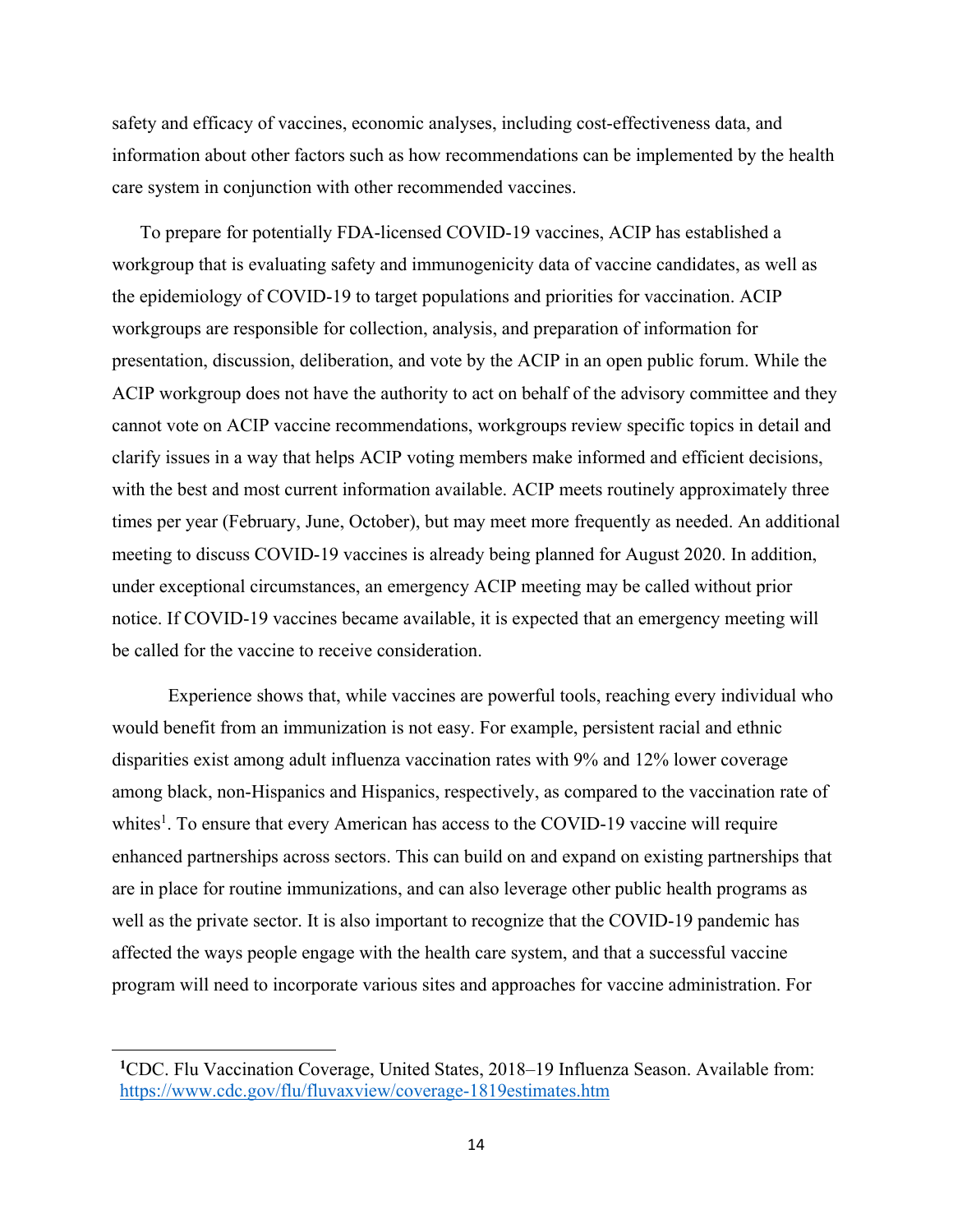example, worksites that have served as locations for adult immunization may be less accessible due to increased telework, so other complementary sites such as pharmacies and innovative locations that work for a given community may be more important during our response to this pandemic. Regardless of traditional or complementary vaccine provider site, it will be critical to ensure that all sites are linked to data monitoring systems.

A final public health consideration relates to the management of the vaccine itself—every vaccine has requirements regarding storage and handling that must be addressed in order for the vaccine to be effective when administered. Most vaccines require refrigeration, while others require being held at specific temperatures beyond the capacity of regular refrigerators. Ensuring that the cold chain is maintained from the point of manufacture until the time of use is a significant concern in any vaccination program. Improper storage can lead to vaccine being wasted, or more importantly, reduce its effectiveness. Careful consideration of all of these factors will be critical to ensuring that the investments that have been made in the development of a vaccine for COVID-19 achieve their intended purpose—protecting Americans from the threat of this novel coronavirus.

## *Preparing for the 2020-2021 Influenza Season*

Unfortunately, COVID-19 is not the only public health threat we are facing. CDC is also working to increase vaccination coverage for the 2020-2021 flu season. This is an important public health goal in its own right, but also serves two important purposes related to COVID-19. First, increasing vaccine coverage this fall can reduce the strain on the health care system, which will be facing COVID-19 at the same time as seasonal influenza. Second, it is another opportunity to test the systems and infrastructure that will be leveraged to deliver a COVID-19 vaccine.

During the 2018-2019 flu season, only 49% of the US population received the flu vaccine. Still, flu vaccination helped to prevent 4.4. million flu illnesses, 58,000 flu-related hospitalizations, and 3,500 deaths. Any flu infection can carry a risk of serious complications, hospitalization or death, even among otherwise healthy children and adults. Increased flu vaccination coverage will protect more Americans from this seasonal health threat, while decreasing stress on the healthcare system.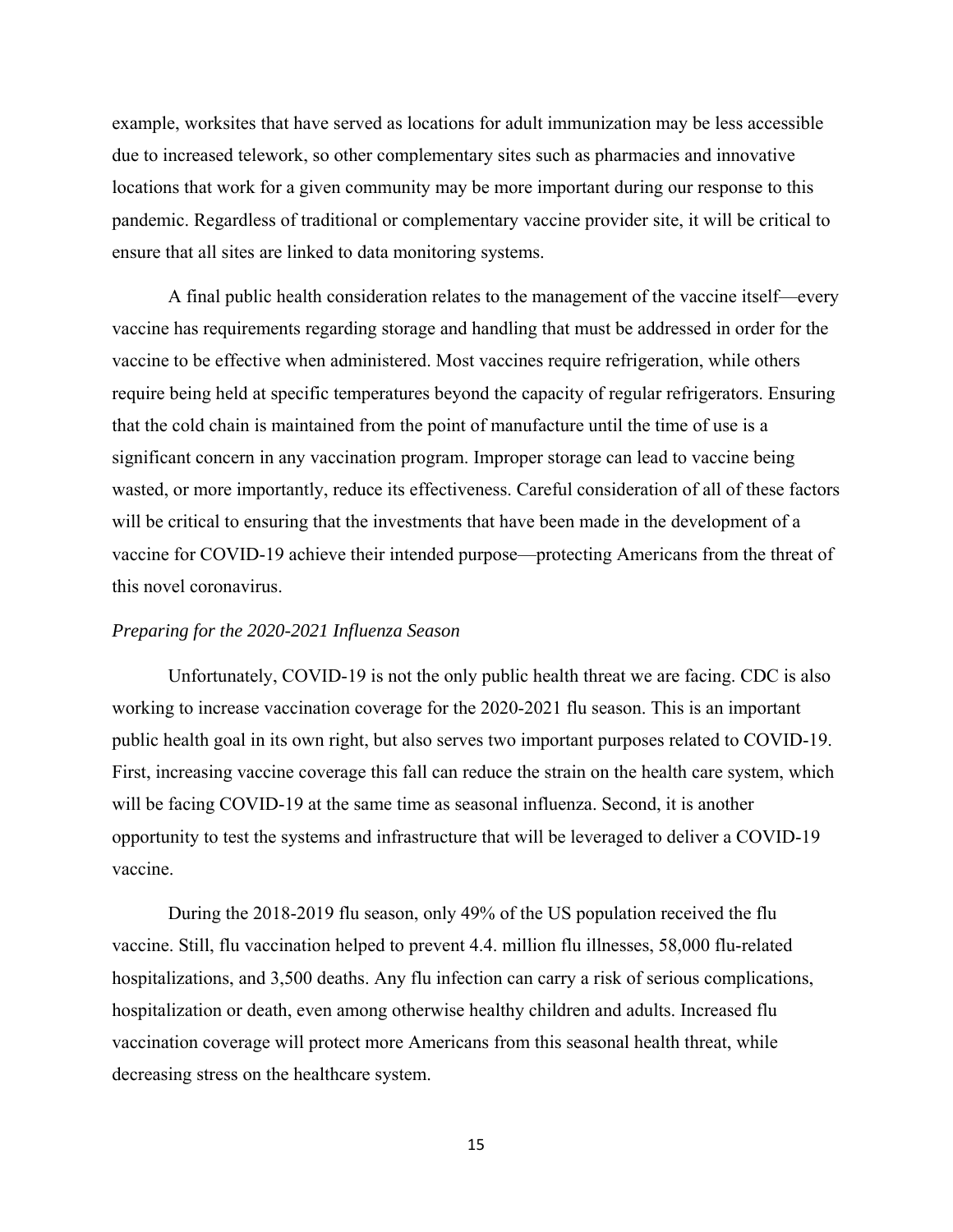CDC is committed to the goal of increasing flu vaccine uptake, especially in people at higher risk of serious flu and COVID-19 outcomes. We will continue to work with our public health and clinical partners to eliminate barriers to vaccination. The ongoing COVID-19 pandemic may affect where and how vaccines are given, and we are working with health departments to develop contingency plans. CDC is also looking at operational considerations such as access to vaccine with potential need for social distancing, and prolonging vaccine uptake throughout the flu season. CDC is making additional influenza vaccine available to state health departments for uninsured adults at higher risk for morbidity and mortality. To support this effort, we are enhancing communications to target audiences, including older Americans, persons with disabilities, people of any age with underlying health conditions, workers in longterm care facilities, other essential workers, African Americans, and Hispanics. Understanding that African American and Hispanic communities have lower rates of flu vaccination and a higher risk for COVID complications, we will enhance our education and communication efforts toward these key communities. We will be assessing the impacts the pandemic may have on vaccination, evaluating the quality of communications with patients regarding vaccinations, and focusing on influenza vaccination and African American and Hispanic patients.

We are taking many considerations into account in our efforts to expand flu vaccine coverage and focusing on specific efforts to address racial and ethnic disparities. Specifically, CDC will be working with the National Association for Community Health Centers to implement evidence-based strategies to increase adult vaccination coverage among underserved priority populations. We will be engaging in expert consultation to develop strategies for addressing racial and ethnic disparities in adult immunization, soliciting simultaneous individual expert opinion from 15 national leaders in health disparities, health equity, and social determinants of health.

 On June 4, CDC awarded \$140 million from the CARES Act to 64 jurisdictions through CDC's existing immunization cooperative agreement to enable state health departments to launch an initial scale up for influenza season, given the increased risk of COVID-19. Funds will begin to support staffing and preparedness early this summer and focus on ensuring flu coverage for vulnerable populations.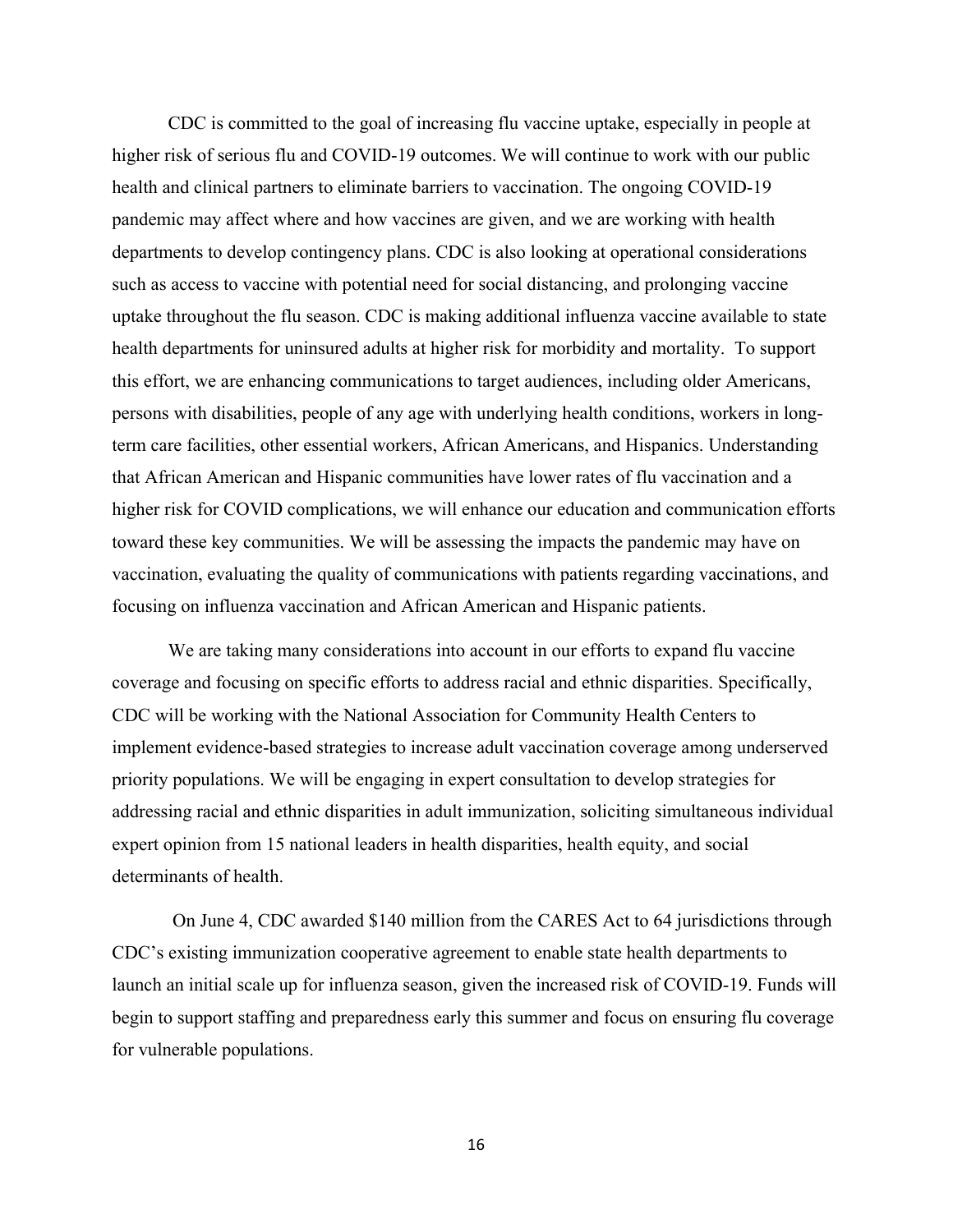There are many critical components to consider in implementation of a pandemic vaccine. Many of these factors will be determined by the availability and characteristics of licensed vaccines and the priority populations identified for receiving the vaccines. Critical to success of the vaccine program is ensuring vaccine safety, effectiveness, and ultimately vaccine confidence. COVID-19 is the most significant public health challenge to face our nation in more than a century. CDC is building upon our existing programs to provide the American public with the information and assistance it needs to address COVID-19 head on, while simultaneously working with our state and local public health partners to maintain routine childhood immunization coverage and prepare for the upcoming flu season. As we continue to work together to fight COVID-19 and end this pandemic, CDC is committed to its mission to protect all Americans from disease.

# **Assistant Secretary for Preparedness and Response, Biomedical Advanced Research and Development Authority**

#### *ASPR's Role in Response*

The Assistant Secretary for Preparedness and Response's (ASPR) mission is to save lives and protect Americans from 21st century health security threats. During previous public health emergencies, ASPR has led, on behalf of HHS, Emergency Support Function #8: Public Health and Medical Services, under the National Response Framework. This means ASPR serves as the primary coordinator for public health information and deployment of assets to support the health components of a response.

For the current COVID-19 pandemic response, ASPR. funding has been used to not only to accelerate development of medical countermeasures under BARDA but also to deploy trained medical teams to augment care in communities overwhelmed with COVID-19 cases, enter into contracts to resupply personal protective equipment and other critical components deployed from the Strategic National Stockpile (SNS) to aid in the treatment of persons with or suspected of having COVID-19 and provide grants to hospital associations and healthcare centers to aid in the ongoing response. We appreciate this Committee's support of our efforts and are utilizing the provided funds to ensure communities have the tools and resources to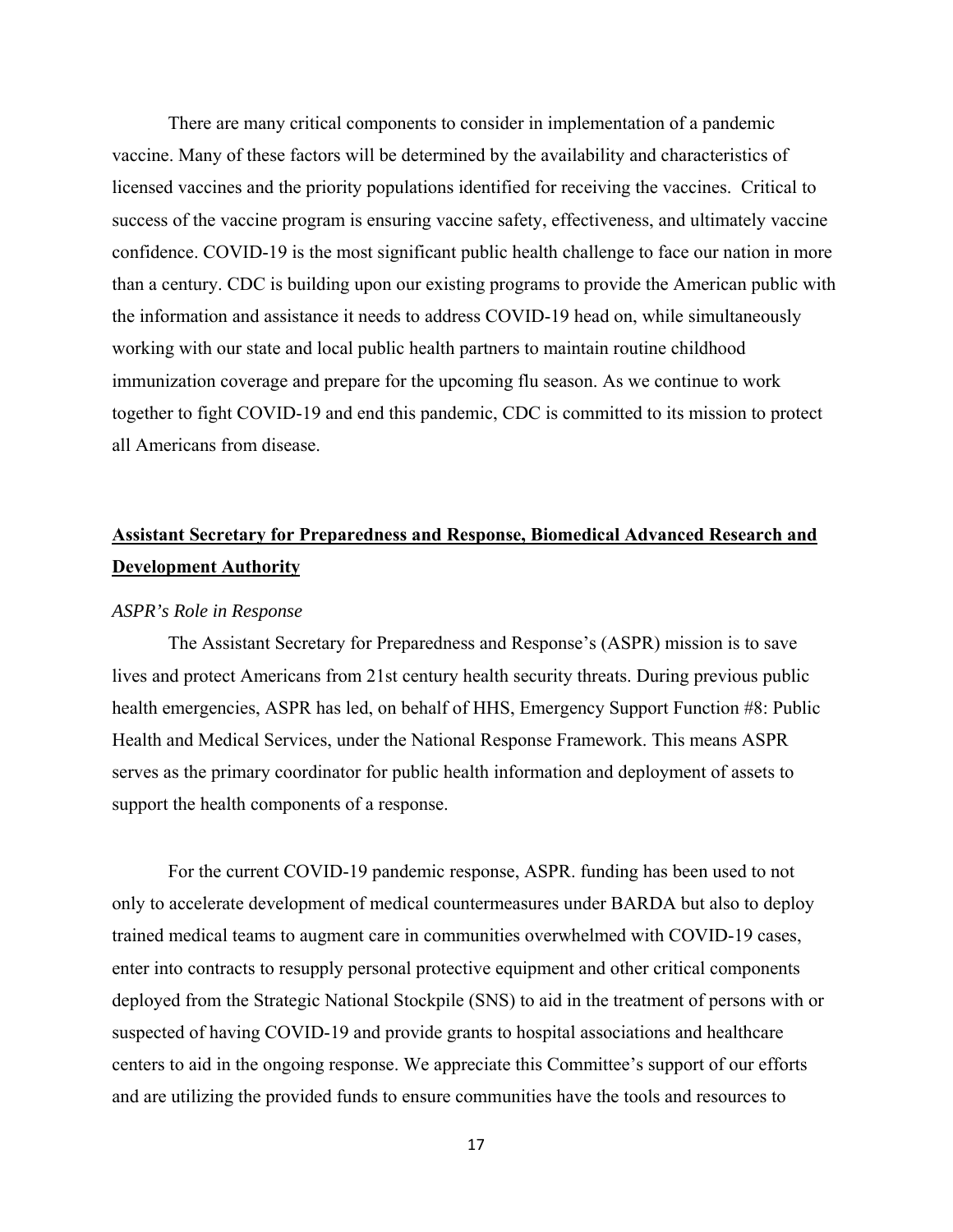detect and treat those diagnosed with or suspected of having COVID-19.

#### *Vaccine Development Efforts*

Since late January, BARDA has collaborated with counterparts across the government to identify potential COVID-19 medical countermeasure candidates and accelerate their development. BARDA has a track record of success in delivering effective countermeasures in response to public health emergencies. Past successes include the 2009 H1N1 influenza pandemic, Ebola outbreaks in 2014-2016 in West Africa and in 2018 the Democratic Republic of the Congo, as well as the Zika outbreak in 2015. For these past response operations as well as the current response to COVID-19, Congress has provided emergency supplemental funding to support the urgent need for medical countermeasure development.

At the onset of the pandemic, BARDA reviewed investments, modified contracts, and began working with Regeneron, Janssen, and Sanofi Pasteur to initiate the development of vaccines and therapeutics for COVID-19. All three have successfully developed both prophylactic and therapeutic medical countermeasures for emerging infectious diseases in the recent past. BARDA's early leveraging of these existing partnerships and established platforms may help shave months off the development timelines for medical countermeasures and has been made possible by flexible authorities authorized and provided by Congress as well as prior investment into these platforms.

The BARDA portfolio now includes over 40 medical countermeasure projects including nine therapeutics, 26 diagnostics (12 of which have been granted Emergency Use Authorization by the FDA) and five vaccine candidates. Three of these five candidates are operating under OWS. On March 30, 2020, HHS announced \$456 million in funds for Janssen's (part of Johnson & Johnson) candidate vaccine, with Phase 1 clinical trials set to begin this summer. On April 16, 2020, HHS awarded \$483 million to support Moderna's candidate vaccine, which began Phase 1 trials on March 16 and received a fast-track designation from the FDA. Lastly, on May 21, 2020, HHS announced up to \$1.2 billion in support for AstraZeneca's candidate vaccine, developed in conjunction with the University of Oxford.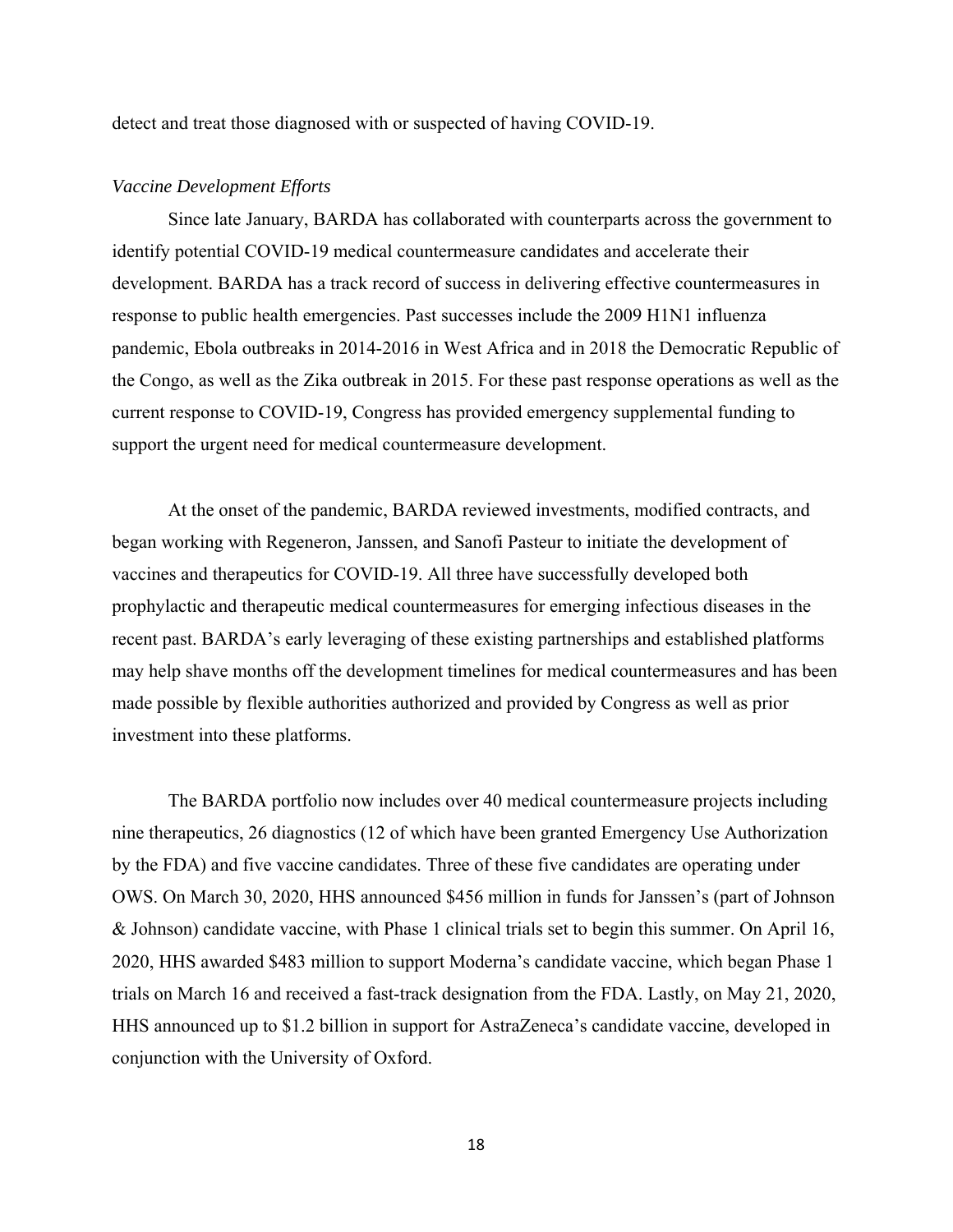It is important to note that we are strictly adhering to and following all required regulatory and safety requirements required for vaccine development. We are not sacrificing the safety of the vaccine in order to expedite its development. We are instead supporting two steps at the same time. In addition to vaccine development, we are supporting manufacturing efforts to ensure we are positioned to produce and manufacture the vaccine quickly and effectively. Specifically, we are making investments in the necessary manufacturing capacity at federal risk, giving companies confidence that they can invest aggressively in development and allowing faster manufacturing and potential distribution of an eventual vaccine. Manufacturing capacity for selected candidates being advanced while vaccine candidates are still in development, rather than scaled up after approval or authorization. The May 21, April 16, and March 30, 2020, HHS agreements with AstraZeneca, Moderna, and Janssen/Johnson & Johnson respectively include product development and investments in large-scale manufacturing capabilities. Additionally, the June 1, 2020, HHS task order with Emergent BioSolutions to advance domestic manufacturing capabilities and capacity for a potential COVID-19 vaccine, as well as therapeutics, worth approximately \$628 million. Under the terms of the contracts for manufacturing capacity, reservations can be shifted as needed from one candidate vaccine to another more promising candidate based on the findings from clinical trials that are being conducted in parallel with manufacturing scale-up. OWS has also been working to address fill/finish capacity, to acquire needles and syringes, and to expand domestic capacity for manufacturing of needles, syringes, and vials.

BARDA is also working with and reviewing the capabilities and capacity of our Centers for Innovation in Advanced Development and Manufacturing (CIADMs). The CIADMs are government-sponsored facilities that were created as public-private partnerships to establish domestic manufacturing capacity and response capabilities in order to ensure the nation has adequate surge capacity for rapid medical countermeasure production to address pandemics or other biological threats. The two HHS CIADMs are Emergent BioSolutions in Baltimore, MD, and Texas A&M University System in College Station, TX. Currently, AstraZeneca and Janssen have reserved space at the Emergent facility to manufacture vaccines at scale. In addition, BARDA is engaged in active discussions to reserve and expand capacity at the Texas A&M University System CIADM. Through OWS, manufacturing capacity at the DoD ADM, Ology